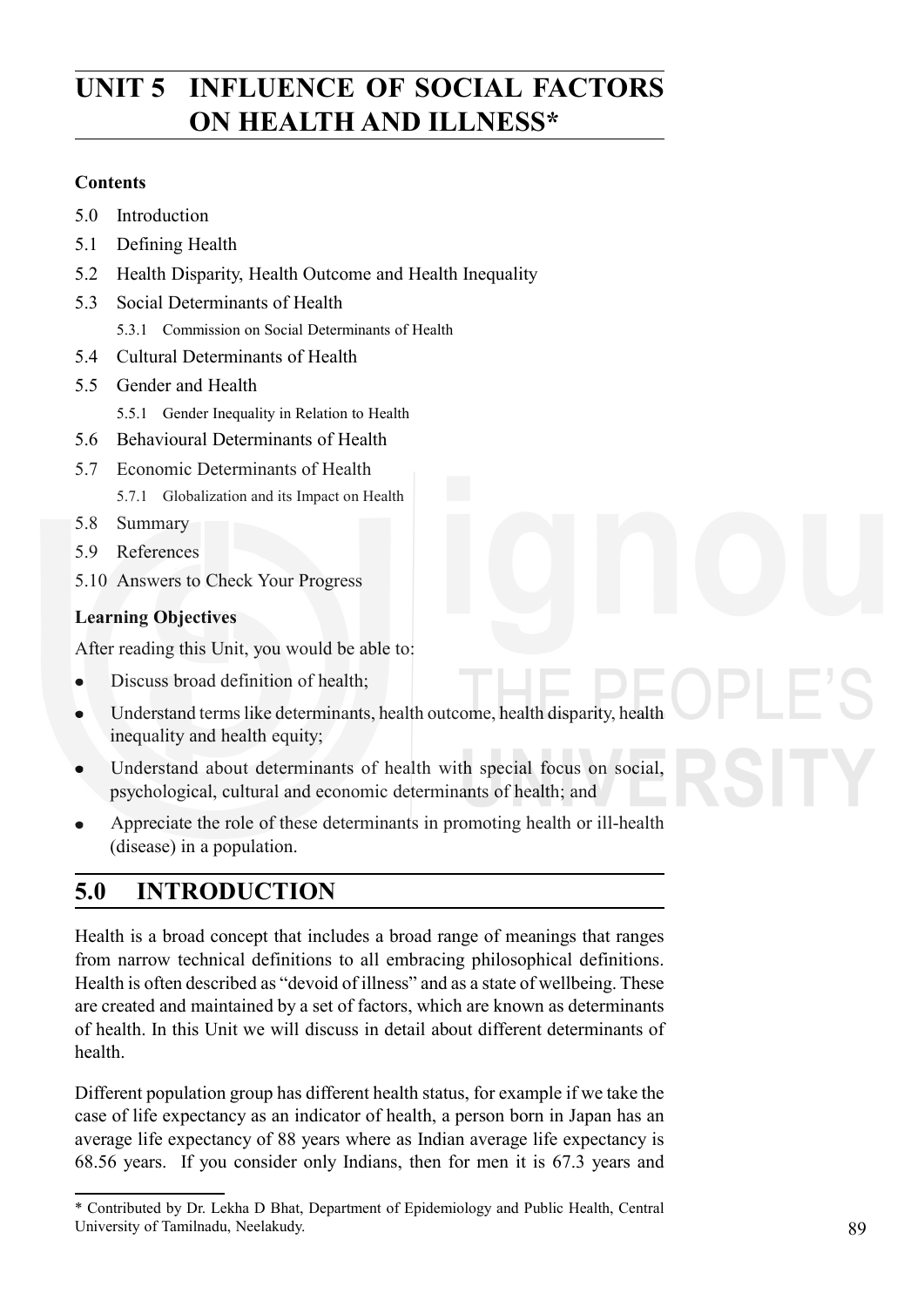women it is 69.6 years. Have you ever thought what factors are responsible for these stark differences? Determinants of health will be the answer you reach at.

## **5.1 DEFINING HEALTH**

We will begin the discussion with a positive and comprehensive definition of health. According to World Health Organisation (WHO, 1948) "Health" is a state of complete physical, mental and social well-being and not merely the absence of disease or infirmity". In the context of Medical Anthropology, David Landy (1997) defined health as the condition of an organism that permits it to adapt to its environmental situation with relative minimal pain and discomfort, achieve at least some physical and psychic gratification and possess a reasonable probability of survival.

Health is not just the physical well-being of an individual but also the social, emotional and cultural well-being of the whole country in which each individual is able to achieve their full potential as a human being, thereby bringing about the total well-being of their community (Aboriginal Health and Medical Research Council of New South Wales, 2012).

Different medical systems conceptualise health in different ways. For example, Ayurveda considers health as a balance between body, mind, spirit and social wellbeing.

| <b>Selective Definition</b><br>of Health | • Health as absence of disease<br>Health as socio psychological adaptation or<br>adjustment to circumstances<br>• Health as a functional capacity to fulfil essential<br>life functions.                              |
|------------------------------------------|-----------------------------------------------------------------------------------------------------------------------------------------------------------------------------------------------------------------------|
| Universal Definition<br>of Health        | • Health as growth<br>• Health as independence, the exercise of<br>autonomy and self determination<br>Health as well being<br>Health as the realization of potential<br>Health as empowerment<br>Health as wholeness. |

|  | <b>Box 5.1: Definitions of Health</b> |  |
|--|---------------------------------------|--|
|--|---------------------------------------|--|

(**Source:** Procter S 2000, Caring for Health, Macmillan Press, London)

If we consider the broad comprehensive definitions of health, we can identity that it covers not only physical health but also include mental, social and even spiritual dimensions of well-being. Hence it is developed and maintained by a number of determinants.

# **5.2 HEALTH DISPARITY, HEALTH OUTCOME AND HEALTH INEQUALITY**

A Health Disparity is a difference that is closely linked with social, economic and or environmental disadvantage in achieving health or health outcomes. Health disparities adversely affect group of people who have systematically experienced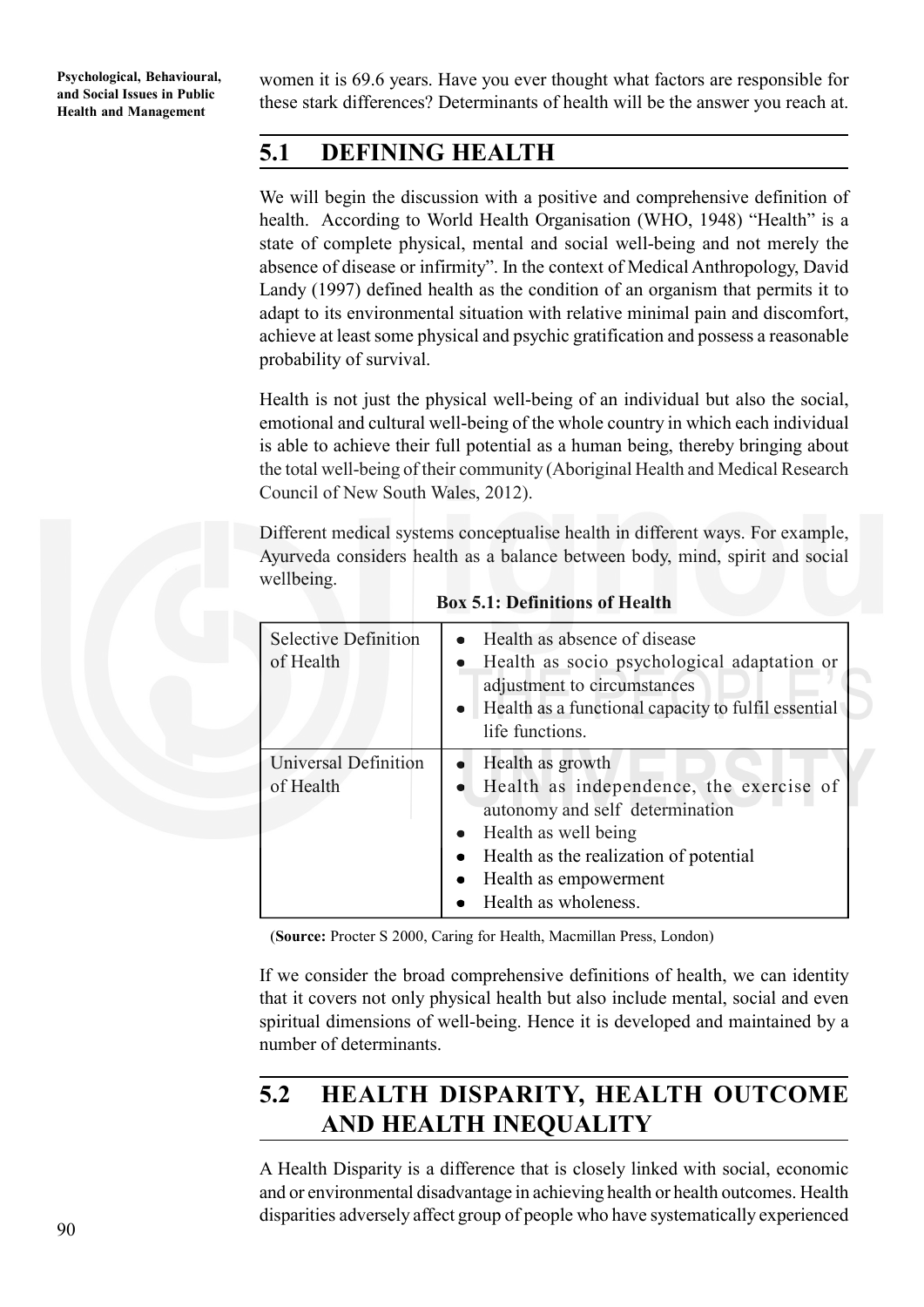greater obstacles to health based on racial group, religion, economic, cultural, gender, age, sexual orientation etc.

A health disparity is the differences in the incidence and prevalence of health conditions and health status between groups based on race, gender, socioeconomic status, disability status etc.

Health Outcome is the changes in health that results from measures or specific health care investments or interventions. It is the change in the health of an individual, group or community which is attributable to an intervention or a series of interventions. For example, immunization programme has brought down Infant mortality considerably in the last fifteen years. For example Niti Aayog (2020) data shows that in 2000, IMR was 68 and in 2016 it is 34. Here immunization is the medical intervention and reduction in IMR is the health outcome.

Health Inequality is observable health differences between subgroups within a given population; it can be measured and monitored. These are unjust and avoidable differences in people's health status between subgroups; health inequalities are against the principle of social justice, because they are mostly avoidable. Different study findings reveal that the degree of health inequalities escalates when the rising average income levels of the population are accompanied by rising income inequalities.

Some health inequalities are attributable to biological variations or free choice and others are attributable to the external environment and conditions mainly outside the control of the individuals concerned. In the first case it may be impossible or ethically or ideologically unacceptable to change the health determinants and so the health inequalities are unavoidable. In the second, the uneven distribution may be unnecessary and avoidable as well as unjust and unfair, so that the resulting health inequalities also lead to inequity in health (WHO, 2018).

# **5.3 SOCIAL DETERMINANTS OF HEALTH**

Social determinants of health can be defined as the conditions in the social, physical and economic environment in which people are born, live, work and this include access to health care. They consist of policies, programmes and institutions and other aspects of the social structure including the government and private sectors as well as the community factors. Social determinants affect the health of the population through the social and physical environment (Healthy People, 2000)

They are considered as the life-enhancing resources such as food supply, housing, economic and social relationships, transportation, education and health care whose distribution across the population effectively determines the length and quality of life.

Let us see some examples on how social determinants of health increase or decrease health inequality:

**Education**: Mother education emerges as the single most important determinant of child health care utilization in India when the influences of other intervening factors are controlled (Govindasamy and Ramesh, 1997). The empirical results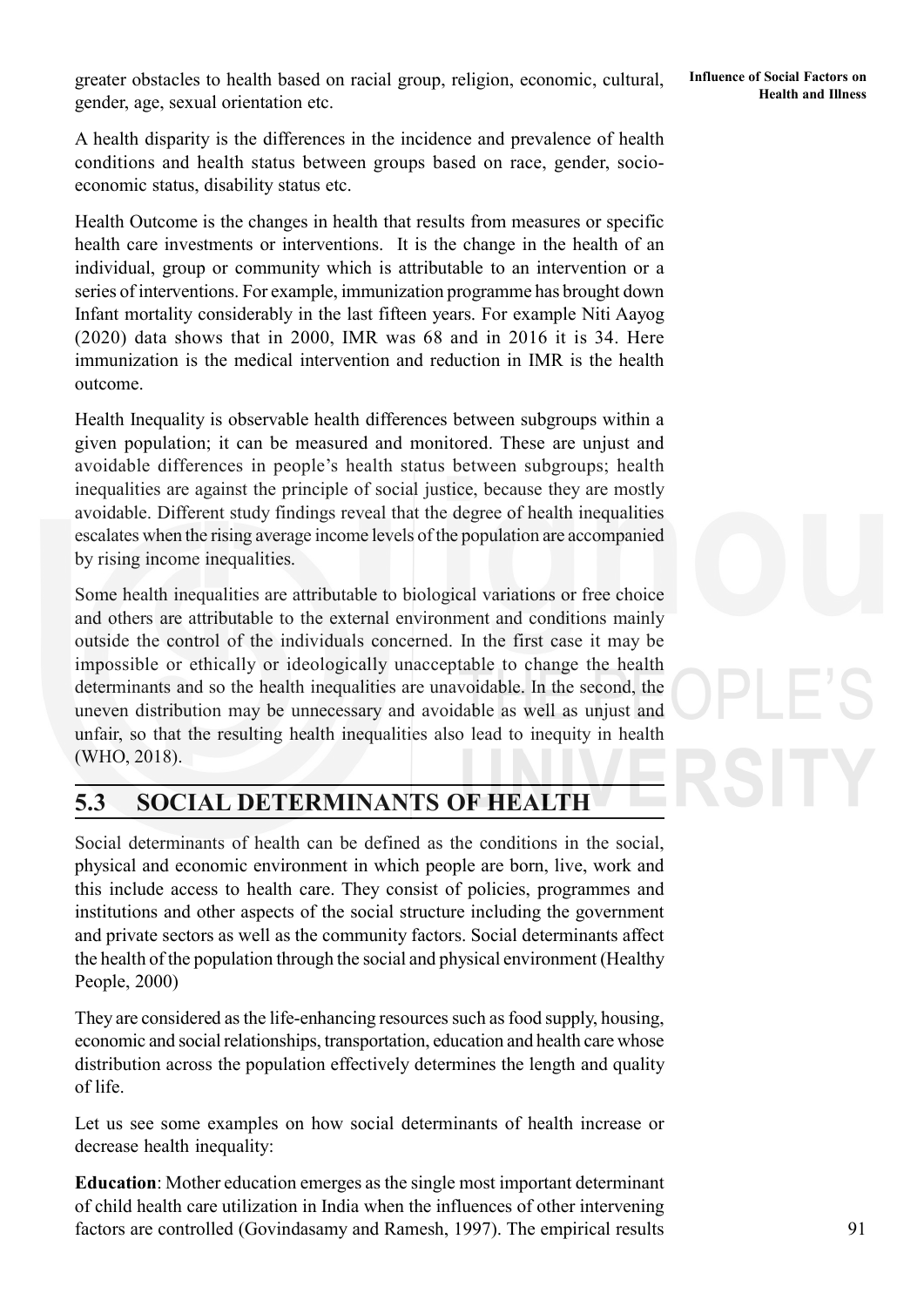show that a higher level of maternal education results in improved child survival because health services that effectively prevent fatal childhood diseases are used to a greater extent by mothers with higher education than by those with little or no education.

**Sex Ratio**: According to NITI Aayog Data Number of females per 100 males in Haryana is 831 whereas for Kerala it is 967. The reason for this stark difference is attributed to education of women, employment of women, patriarchal status that is followed in the society etc., over all India's sex ratio is on decline where women are at disadvantage over the last few decades.

Figure 5.1 explains about various determinants of health in a comprehensive manner. This model is developed by Whitehead M and Dahlgren G and first appeared in their article titles "What can be done about inequalities in Health" in the Lancet in 1991.



**Fig. 5.1: Determinants of Health**

(**Source:** Dahlgren, G. (1995) European Health Policy Conference: Opportunities for the Future. Vol. 11 – Intersectoral Action for Health. Copenhagen: WHO Regional Office for Europe).

We shall discuss eight social determinants of health in detail in this section.

- a) **Family, Friends and Communities**: Studies show that social isolation and loneliness are associated with increase in the risk of heart disease and stroke. People who are socially connected to their family, friends and community are generally happier and live healthier lives with fewer physical and mental health problems than people who are less well connected.
- b) **Money and Resources**: An inadequate income can cause poor health because poor access to resources bring in stress and it affects physical and mental health. Money is essential to have access to good food, water, immunization etc., poverty damages health.
- c) **Housing***:* Studies show children living in congested rooms and houses have more than twice likelihood to suffer from respiratory problems rather than children living in spacious- aired houses.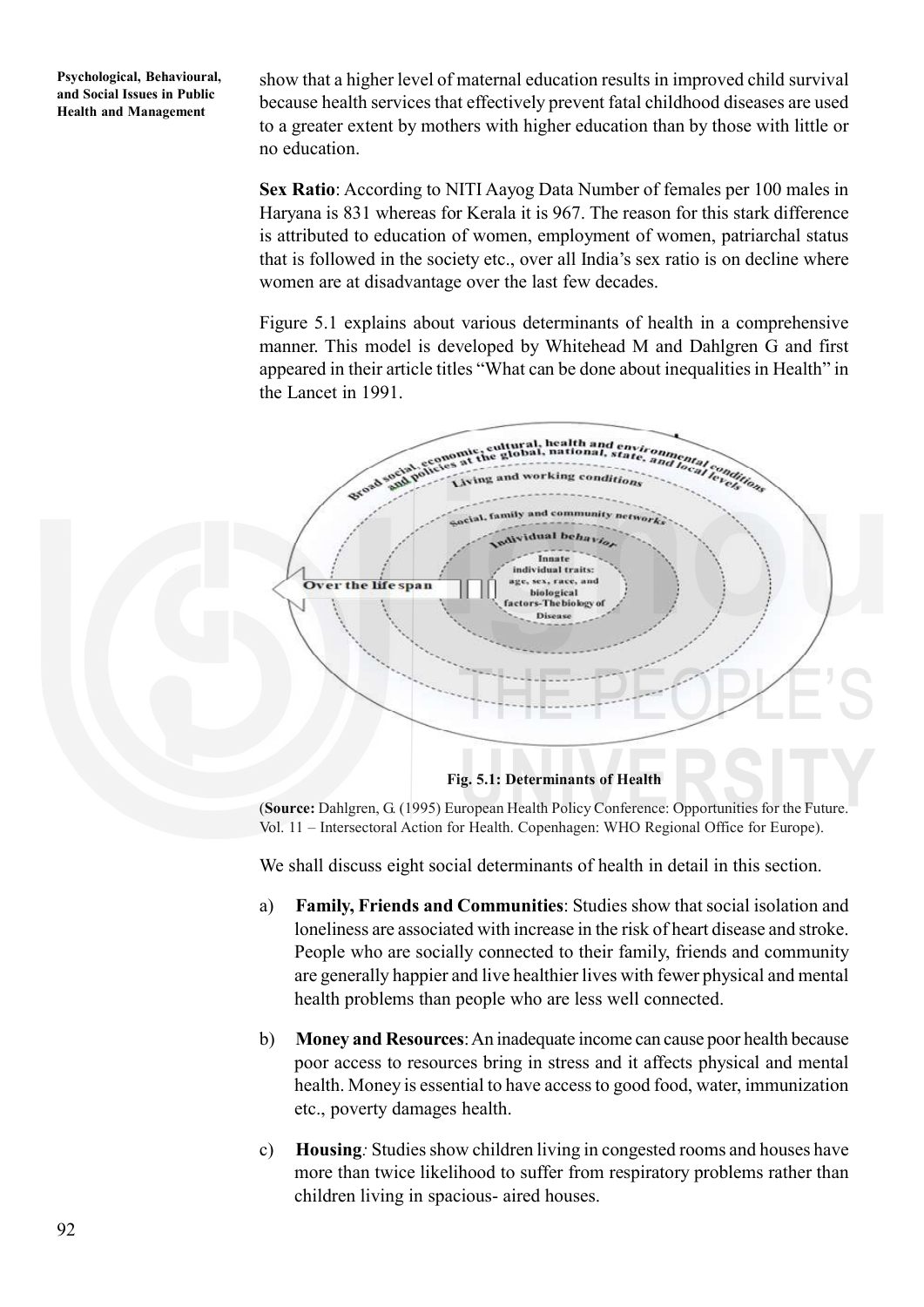- d) **Education and Skills***:* Good education and skills can help build strong foundations for support. Accessing good work, lifelong problem-solving ability, develop lifelong healthy habits, afford good quality of life, live and work in healthy environment all this is possible only if good education is ensured to the people.
- e) **Good Work/ Employment***:* Employability offers stability, security and regular income. It provides good wages and in turn ensures access to quality health care system. Good employment ensures that the person can afford basic living standard, ensure feel of self-esteem and worthiness, which all in turn has impact on the health of the person.
- f) **Transport***:* A healthy transport system can provide opportunities to improve air quality; also help people travel and access health care services like hospitals.
- g) **Physical Surroundings***:* Clean surroundings, spaces and buildings are essential for people's physical and mental health. For example, well maintained and easy to access green spaces in a city makes it easy for the people to be physically active.
- h) **Access to Food***:* Poor diet is one of the biggest risks for ill health. Healthy food needs to be affordable, available and accessible within the available resources at disposal.

Figure 5.2 explains the linkages between various social determinants and how policy formulation, interventions and health outcomes are linked with each other in a continuously monitored and evaluated health system.





(**Source:** Healthy Campus 2020: Determinants of Health and Evidence-Based Actions)

## **5.3.1 Commission on Social Determinants of Health**

Commission on Social Determinants of Health was formed by World Health Organization in 2003. The Commission released its final report in 2008, and this document serves as a guiding principle to policy makers in developing countries like India to shape health policies and programmes that acknowledge the role of

#### **Influence of Social Factors on Health and Illness**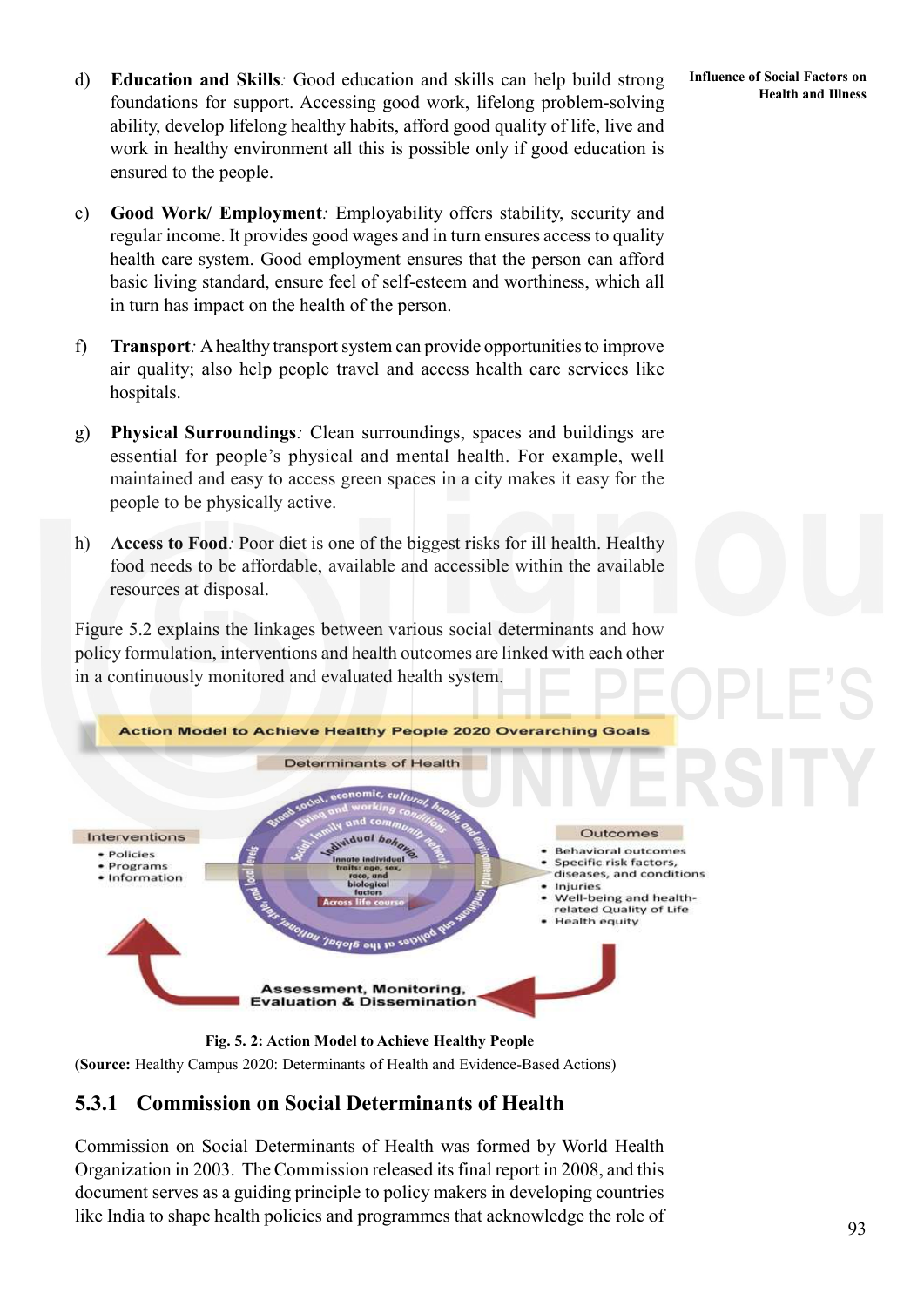social determinants of health. It acknowledged and identified that marked inequities in health care caused by a) *Structural Determinants* (for example: unequal distribution in power, money, goods and services globally, nationally and locally) and b) *Conditions of Daily Life* (for example: consequent unfairness in the immediate conditions in people's lives — access to school, education, health care, conditions of work, leisure time etc.)

The Commission made three major recommendations as follows:

- 1) Improve daily living conditions.
- 2) Tackle the unequal distribution of power, money and resources.
- 3) Measure and understand the problem of health inequality and assess the impact of interventions continuously.

Another Important work in this area by Micheal Marmot and his team (2010) suggest that reducing health inequalities requires a series of objectives to be met and they are as follows:

- a) Giving every child the best possible start in life.
- b) Creating job opportunities and fair working conditions for all
- c) Ensuring healthy standard of living for whole of the population
- d) Develops pro-healthy physical environment
- e) Empowering communities
- f) Strengthening disease prevention.

### **Exercise 5.1**

- 1) Identify how are resources like food shops, housing, hospitals, nursing homes distributed within your locality?
- 2) Compare this with the surrounding communities and see whether there are stark differences in health outcomes?

#### **Check Your Progress**

1) Differentiate between health outcome, health disparity and health inequality.

................................................................................................................. .................................................................................................................

.................................................................................................................

.................................................................................................................

.................................................................................................................

.................................................................................................................

.................................................................................................................

.................................................................................................................

2) Define Social determinants of health and discuss eight social determinants that have impact on Health in Indian Context.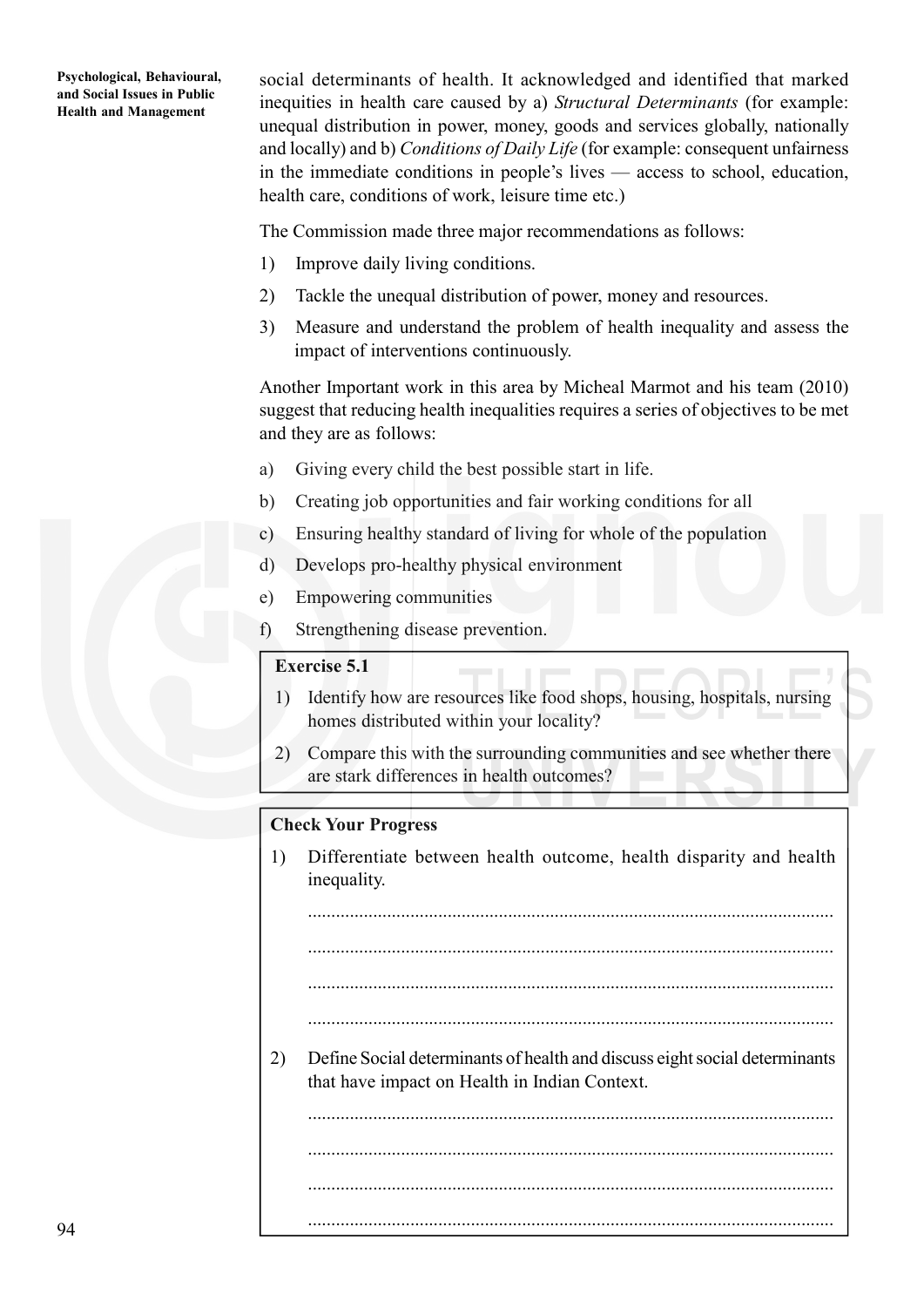# **Influence of Social Factors on**<br> **Influence of Social Factors on**<br> **Influence of Social Factors on**<br> **Influence of Social Factors on**

Culture is a system of thoughts and behaviours shaped by a group of people. Our cultural backgrounds have tremendous impact on our lives especially on our health. Culture varies from one local group to another. It endures and evolves as well as is valued for itself.

Anthropologists have focused on both artistic as well as behavioural dimensions. Herskovits (1948) tells us that, "Culture is the man-made part of the environment," and Margaret Mead (1953) says culture "is the total shared, learned behaviour of a society or a subgroup." These dimensions are combined in Malinowski's (1931) formulation: "Culture is a well organized unity divided into two fundamental aspects — a body of artefacts and a system of customs."

Cultural determinants of health incorporate the cultural aspects that promote resilience, allow a sense of identity and support good mental and physical health for individuals, families and communities. These norms, values, beliefs, customs and practices are shaped, supported and protected through traditional cultural practice, art, song, dance, traditional healing etc.

United Nations Declaration on the Rights of Indigenous People considers the following cultural determinant elements as very important to shape health culture of the community.

- a) Self Determination
- b) Freedom from discrimination
- c) Individual and Collective Rights
- d) Freedom from assimilation and destruction of culture
- e) Protection from relocation
- f) Protection and promotion of traditional knowledge and indigenous intellectual property rights.

The cultural beliefs of a community shape the health care practices and develop locally believed ideas about illness. Any health intervention for community members must be made sensible in the context of local beliefs and practices. Understanding the beliefs and customs of a community is important to acknowledge and appreciate the differences between groups of people. For example, how Indian women understand and handle pregnancy and newborn care is entirely different from that of women from western developed countries.

Every culture has its own customs which influences the disease pattern. It plays important role in the matters of personal hygiene, family planning, seeking early medical care, immunization etc. in short it has strong influence in the way of lives of people. Not all customs and beliefs are bad. Some are based on evidences (like rest after childbirth) where as some are harmful (like female genital mutilation).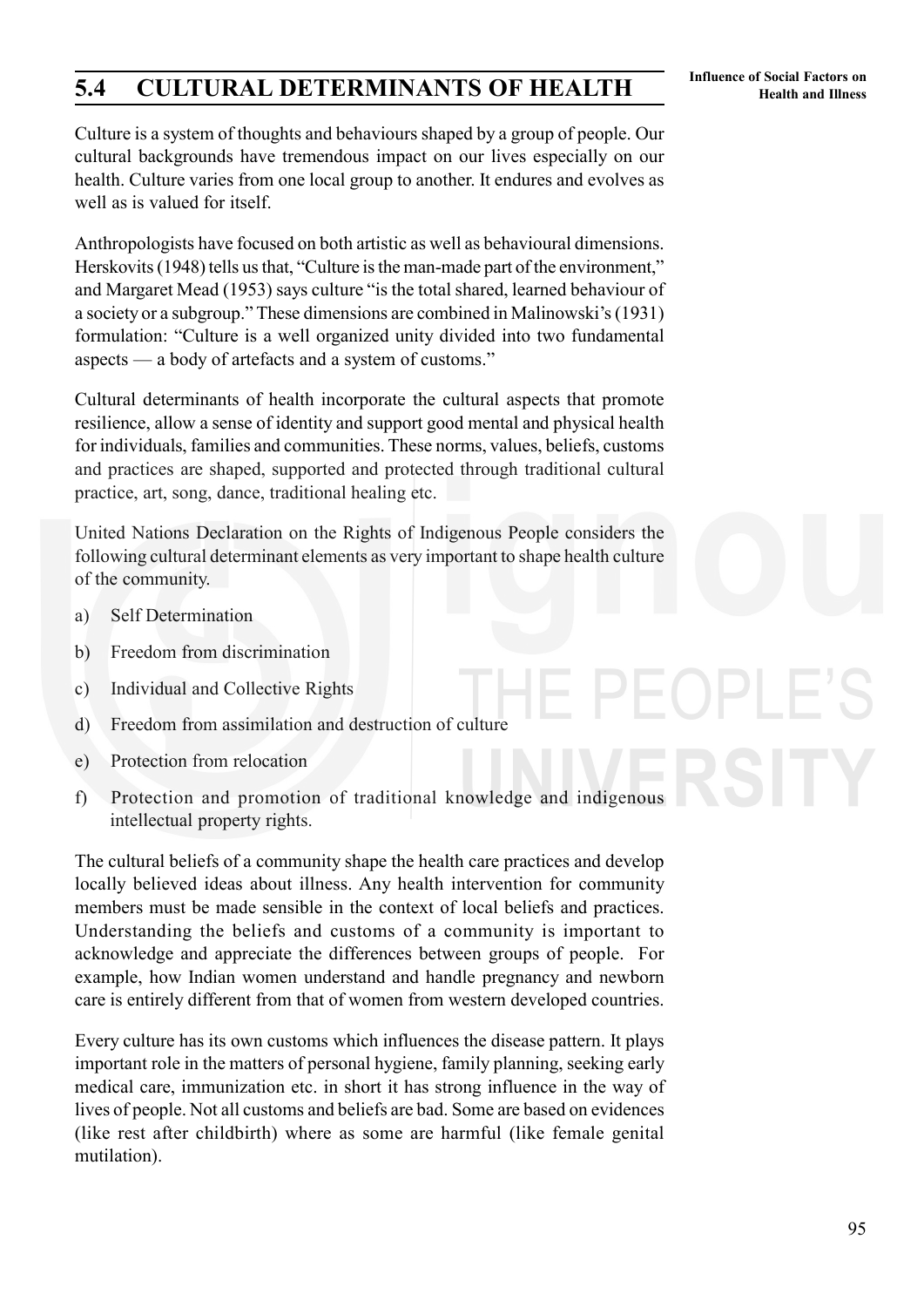### **Box 5.2**: **Culture has impact on all the following areas as far as health is concerned with**

- 1) Concept of Etiology and Cure (example, considering smallpox/ worship of goddess Shitala)
- 2) Environment Protection and Sanitation (Belief that latrines are meant for city people where there are no open fields, protecting water bodies as part of religious beliefs)
- 3) Sexuality and Family Planning
- 4) Food Habits (vegetarian or non-vegetarian for religious reasons, considering certain food as hot/cold, fasting on special occasions; avoidance/consumption of certain food items in illnesses)
- 5) Mother and Child (prolonged breast feeding, oil bath and sun exposure to the new born)
- 6) Personal hygiene (not taking haircut or cutting nails on certain days; prohibition of haircare on certain days)

### **Exercise 5.2**

Identify the assumptions and practices related to childbirth in your community? And reflect upon your ideas about the following questions.

- At what age is it appropriate for a woman to become mother?
- To whom do children belong?
- How many children should a family have?  $\bullet$
- Where should women deliver and who should be involved?  $\bullet$
- Who should be involved in child rearing thereafter?

Discuss your ideas with your fellow classmates; and analyze how the cultural background in which you are brought up shaped your ideas/ views on pregnancy and childbirth which is different from fellow students' ideas.

# **5.5 GENDER AND HEALTH**

Gender refers to the socially (as well as culturally) defined roles and responsibilities of men and women. The gender roles are learned through socialization in different social institutions. Gender inequality is the discrimination based on the person's sex in terms of opportunities in the allocation of resources/ benefits or access to the services.

Gender equality means the absence of discrimination, based on a person's sex, in opportunities, in the allocation of resources or benefits or in access to services.

Gender equity means fairness and justice in the distribution of benefits and responsibilities between women and men and often requires women-specific projects and programmes to end existing inequities.

In many societies, women systematically fail to achieve or fail to use some basic human rights according to men. Most of the time, women's health status and problems related to affect the mortality, morbidity and disability rates.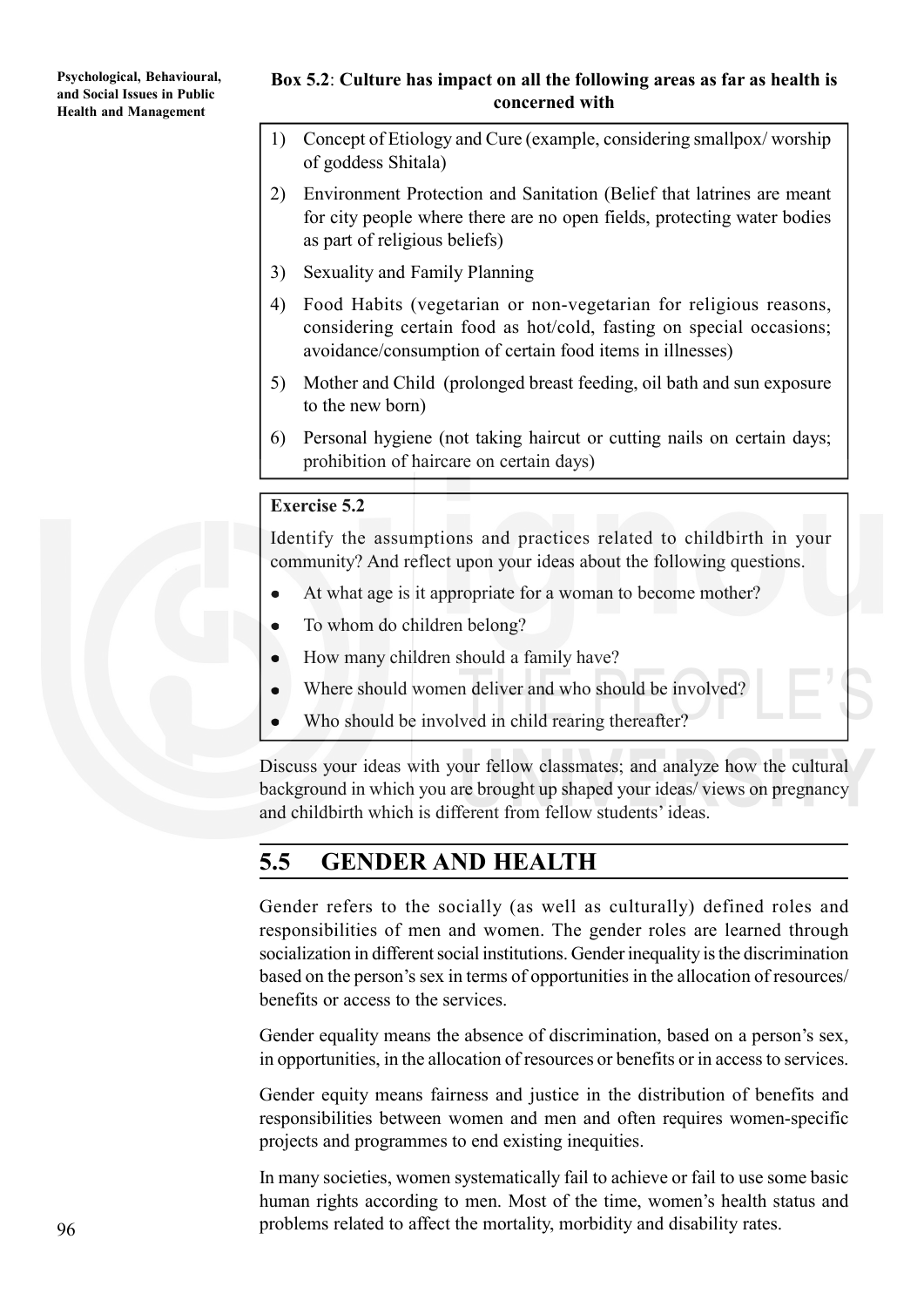Let us discuss three examples.

- 1) Women's subordinate status in society means that they are often in violent relationships that are both physically and emotionally abusive. This affects their mental health (Sharma and team 2019).
- 2) Women are twice likely as men to suffer from depression- largely because of poor self-esteem (Orth and Team 2008).
- 3) Indian women are prone to be anaemic than their male counterparts this is mainly because of their poor eating habits (eating all left over) and less access to nutritious balanced diet (Imrana Qadeer 1998).

There are specific gender barriers that women face while accessing adequate health care services. They are:

- 1) Limited control over sex and reproduction: In India traditionally, women do not have the right to decide when to get married; how many children to have; spacing between children etc. In these situations, women participation in decision making are almost absent which consequently have tremendous impact on women's body and mind.
- 2) Time constraints: In the social-cultural contexts of Indian societies, most often, women accord less time to their health and well-being maintenance as household work and child rearing get the main priority both for working or non-working women. Thus diet, personal exercise, meditation or taking care of own health are mostly the least important aspects of women's life. Similarly, seeking health care services (like consulting a doctor) will be postponed as far as possible till the symptoms become intolerable. Hence early detection chances of various diseases are poor among women.
- 3) Lack of support from health care workers: Health care workers lack of understanding about gender disparities and role gender plays in health ensures that they do not alert women to their reproductive and sexual rights; these gender insensitive approaches discourage many women from seeking specific **treatments**

## **5.5.1 Gender Inequality in Relation to Health**

For Indian women the lower status/social value in the household affect their health outcome. Cultural factors such as lack of female health providers in the community and health facilities hinder their physical access to hospitals and nursing homes. Lower literacy rates and reduced access to information makes the situation worse for women. Social division of labour considers women as informal care provider at home hence it takes toll on her physical and mental health. Issues like violence, alcoholism, smoking and life style related problems are having public health implications and this makes the gender based health inequality very complicated in Indian Context.

WHO Technical Paper on gender and health (1998) cites the main criticism of women empowerment policies as being that they continue to define women themselves as the problem, who need welfare and special treatment if improvements in their circumstances are to be made. The underlying reasons of women are largely unexplored and no explanation is offered for the systematic devaluation of their work or the continuing constraints on their access to resources.

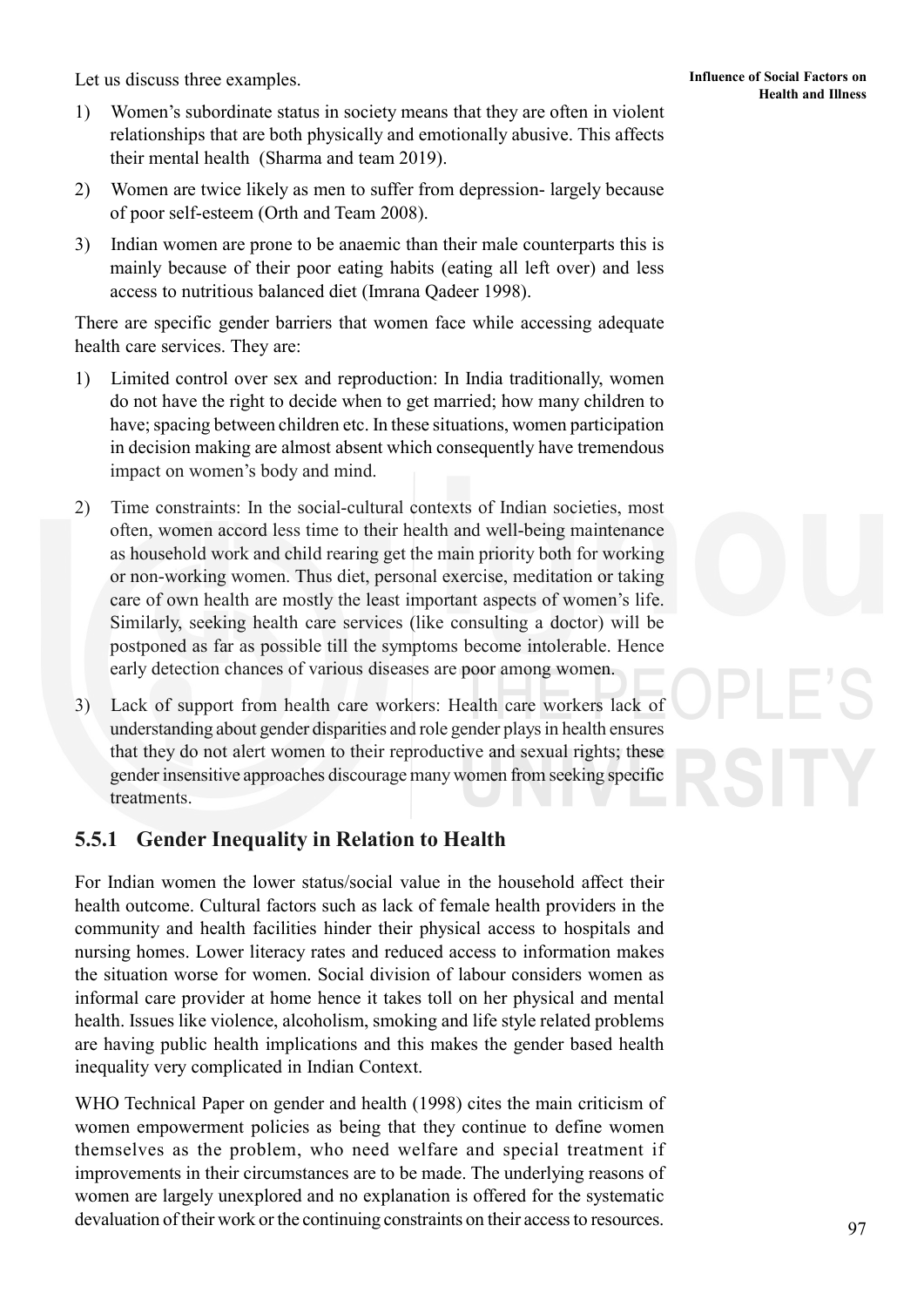The following table 5.1 gives an idea about certain problems that Indian women face which has huge impact on their physical and mental health.

| <b>Childhood</b>                              | Adolescence and<br><b>Adulthood</b>                                                      | Old Age                                                                                                           |
|-----------------------------------------------|------------------------------------------------------------------------------------------|-------------------------------------------------------------------------------------------------------------------|
| Sex selective<br>abortion                     | Unwanted<br>$\bullet$<br>pregnancies, STDs                                               | Increase in morbidity /<br>٠<br>problems on quality of life                                                       |
| Female<br>mutilation<br>Nutrition<br>problems | Sexual harassment/<br>$\bullet$<br>abuse<br>Forced Sex<br>Smoking and<br>substanee abuse | Early years health is not<br>٠<br>taken care off; so minor<br>aliments and<br>health<br>conditions like diabeteis |

**Table 5.1: Problems faced by Indian Women impacting their Physical and Mental Health**

(**Source:** World Health Organisation, 2009)

As per WHO recommendations, women should: (World Health Organisation 2009).

- Be able to access information on and be able to choose from a range of methods to control their fertility (Example: use of services like contraception, abortion etc.).
- Have access to screening of different non communicable diseases including breast and cervical cancer prevention.
- Be able to decide when and with whom to have sexual relationships.
- Be able to protect themselves against STI and HIV.
- $\bullet$ Be protected from harmful traditional practices such as female genital mutilation (context of African continent).
- Be able to access psycho-social counseling as a support in case of domestic violence, sexual abuse etc.

### **Exercise 5.3: Reflect upon the following questions and discuss with your mentor**

- In India why sex ratio and child sex ratio becoming more unfavourable to females over the last few decades?
- How do socioeconomic position, race, and other dimensions of social status interact with gender to produce variations in gender inequity and its health consequences?

# **5.6 BEHAVIOURAL DETERMINANTS OF HEALTH**

Behaviour is associated with health and disease. Health related behaviour of an individual is very important to ensure good health for him/ her. For example a person maintaining personal hygiene is health related behaviour and it affects his/ her health. Behaviour of one individual leaves impact on another person's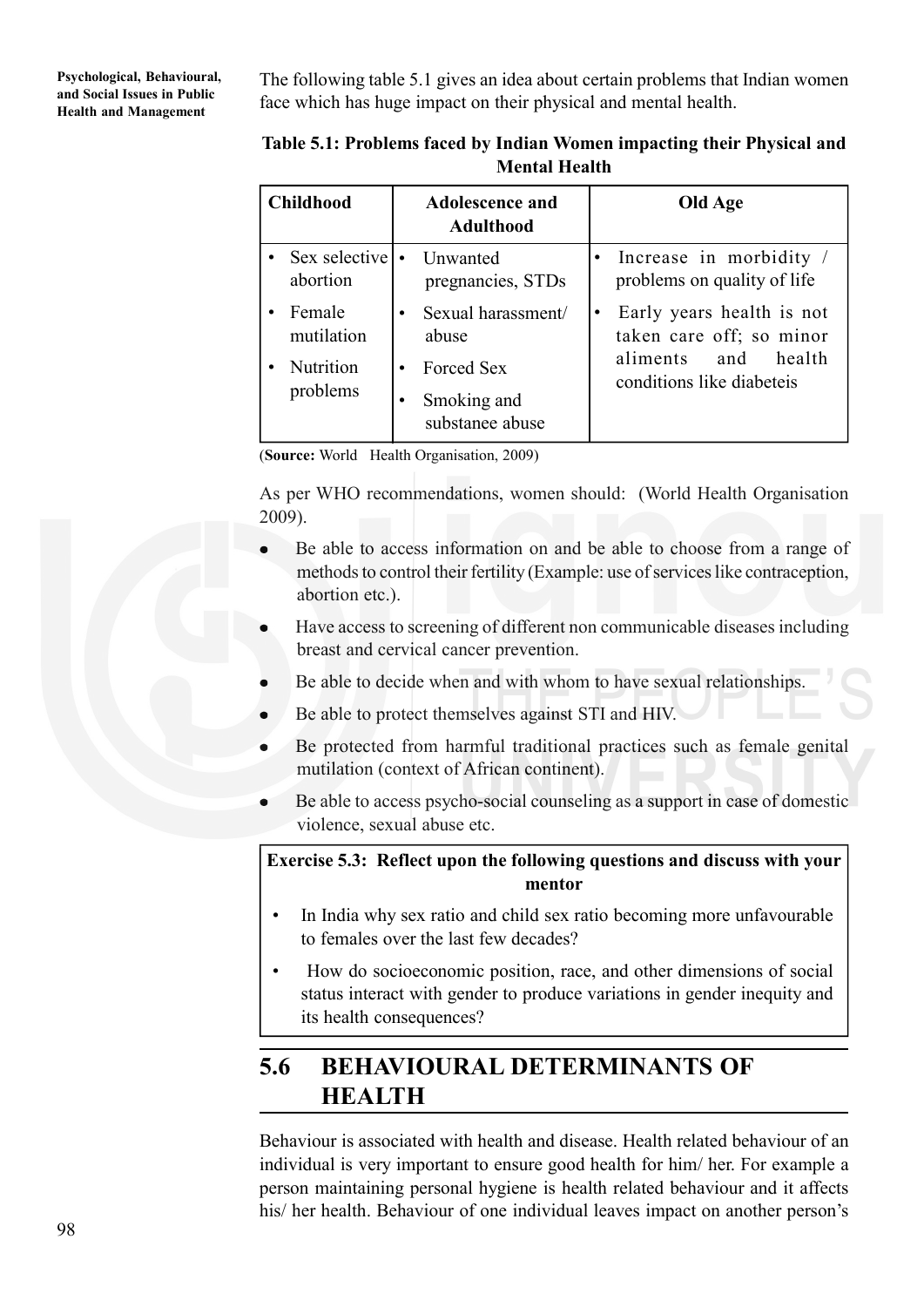health (for example impact of passive smoking). Behaviour of groups influence physical and social environment which ultimately has an impact on health. For example, when a community decides to use car pooling system to travel to workplace it has an impact on environment pollution and pollution levels come down which ultimately improves our health.

Health behaviour is any behaviour that has or might have implications for health of an individual. The actions or reactions of an individual to a situation and this can be conscious or unconscious, voluntary or involuntary (Warwick Medical School, 2016).

Gochman (1988) considers that the personal attributes such as beliefs, expectations, motives, values, perceptions influence a person's health behaviour. Personality characteristics, actions and habits also influences a person's health behaviour. The Lifestyle Diseases are on rise in India, which has strong connection with the behavioural determinants of health. Life style includes "the way that people live reflecting a range of social values, attitudes and activities. This is constituted of cultural and behavioural patterns and lifelong personal habits (for example alcoholism) that are developed through the process of socialization. Life styles are learnt through social interactions and mass media. Many of the current health problems/ health conditions like cancer, obesity etc., are associated with life style that the individual follows. We need to focus on the indirect behaviour route of disease. This is because as per the study by Niaura and Abrahams (2002). Behaviour contributes to 50% of the leading cause of disease, which is followed by 20% causes from environment, 20% causes from biology (genetics) and rest 10% due to poor access to health care services.

### **Box 5.2: Classification of Behaviour**

- 1) Health Seeking Behaviour and Illness behaviour.
- 2) Adaptive Behaviour and Maladaptive behaviour.
- 3) Prevention Behaviour and Detection Behaviour.
- 4) Public Behaviour and Private behaviour.
- 5) Service Use Behaviour and Self Care Behaviour.

Individual behaviours vary depending upon three factors as follows:

- 1) Emotional Dispositions: They are the psychological processes involved in both the experience and expression.
- 2) Generalized expectancies: Psychological processes involved in formulating expectation in relation to the future outcomes (locus of control, self-efficacy etc.).
- 3) Explanatory styles: psychological processes involved in explaining the causes of negative events (optimism, attribution styles etc.).

Key Health Behaviours*:* Numerous studies have examined the relationship between health behaviours and health outcomes and have demonstrated their role in both morbidity and mortality. One of the first such studies identified seven features of lifestyle which were associated with lower morbidity and higher subsequent long-term survival: not smoking, moderate alcohol intake, sleeping

#### **Influence of Social Factors on Health and Illness**

99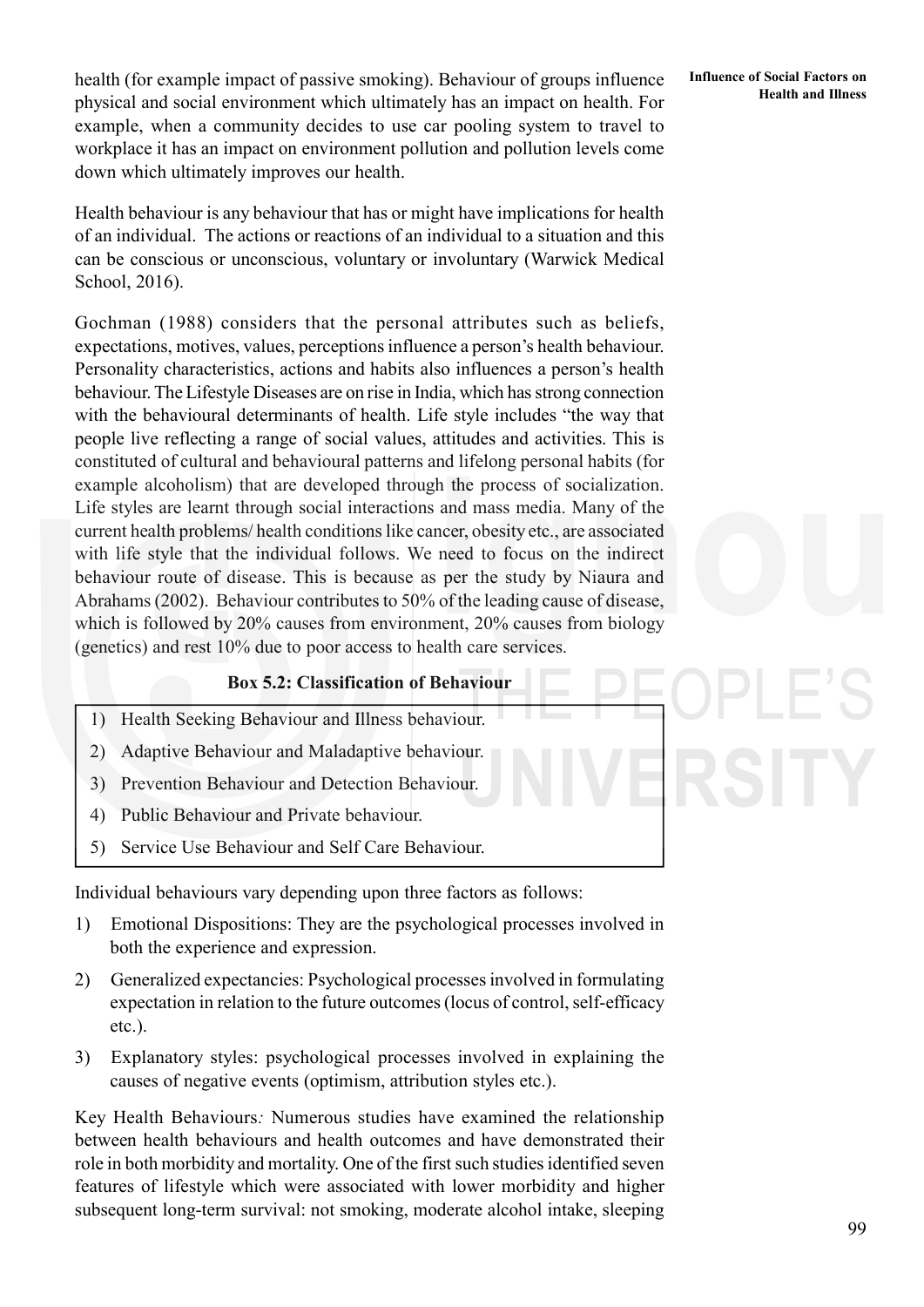7–8 hour per night, exercising regularly, maintaining a desirable body weight, avoiding snacks, and eating breakfast regularly (Belloc and Breslow 1972). Smoking is the health behaviour most closely linked with long-term negative health outcomes. Morbidity and mortality from coronary heart disease (CHD) are increased among smokers. The impact of diet upon morbidity and mortality are well established. In the Third World, the problems related to diet and health is ones of under-nutrition; in the First World, the problems are predominantly linked to overconsumption of food. The potential health benefits of engaging in regular exercise include reduced cardiovascular morbidity and mortality, lowered blood pressure, and the increased metabolism of carbohydrates and fats, as well as a range of psychological benefits such as improved self-esteem, positive mood states, reduced life stress and anxiety. Individuals may seek to protect their health by participating in various screening programmes which attempt to detect disease at an early, or asymptomatic, stage. Thus, health screening seeking is also a key aspect of health behavior.

### **Box 5.3: Case Study**

A woman aged 32, mother of three, after her recent childbirth is seen in a psychiatric clinic because she feels depressed. The patient refuses to take medicines as she feels people will corner her as "madwoman". She feels exhausted with double burden of role of mother and a bank employee. She is sad about the unkind behaviour of her husband and indifferent attitude of in-laws. She tells the counsellor that her only comfort is from prayers to God and "the saints".

As a part of a multi-disciplinary team in a hospital, how would you help manage this patient's depression considering determinants of health framework? Before helping the woman try to answer the following questions:

- 1) What is (are) the possible cause(s) of depression?
- 2) How do social and psychological factors influence her present state?
- 3) Can you suggest a plan to the psychiatrist so as to accommodate sociocultural influences into treatment?

## **5.7 ECONOMIC DETERMINANTS OF HEALTH**

Different countries/continents of the world are not equally developed; this is because of the difference in resources, differences in culture, and differences in political and economic systems of the country. The health of a person is primarily dependent up the level of socio-economic development. Examples are per capita income, Gross National Product, employment and housing conditions have tremendous impact on an individual's life. The economic progress of many countries has been a major factor in reducing the mortality, morbidity rates; it also increased life expectancy, family size reduced drastically and there was a decrease in the communicable disease rates.

Health is closely linked with the economic system of a country. Often the main obstacles to the implementation of superior technology in health care in a country are not technical but are economic and political hurdles.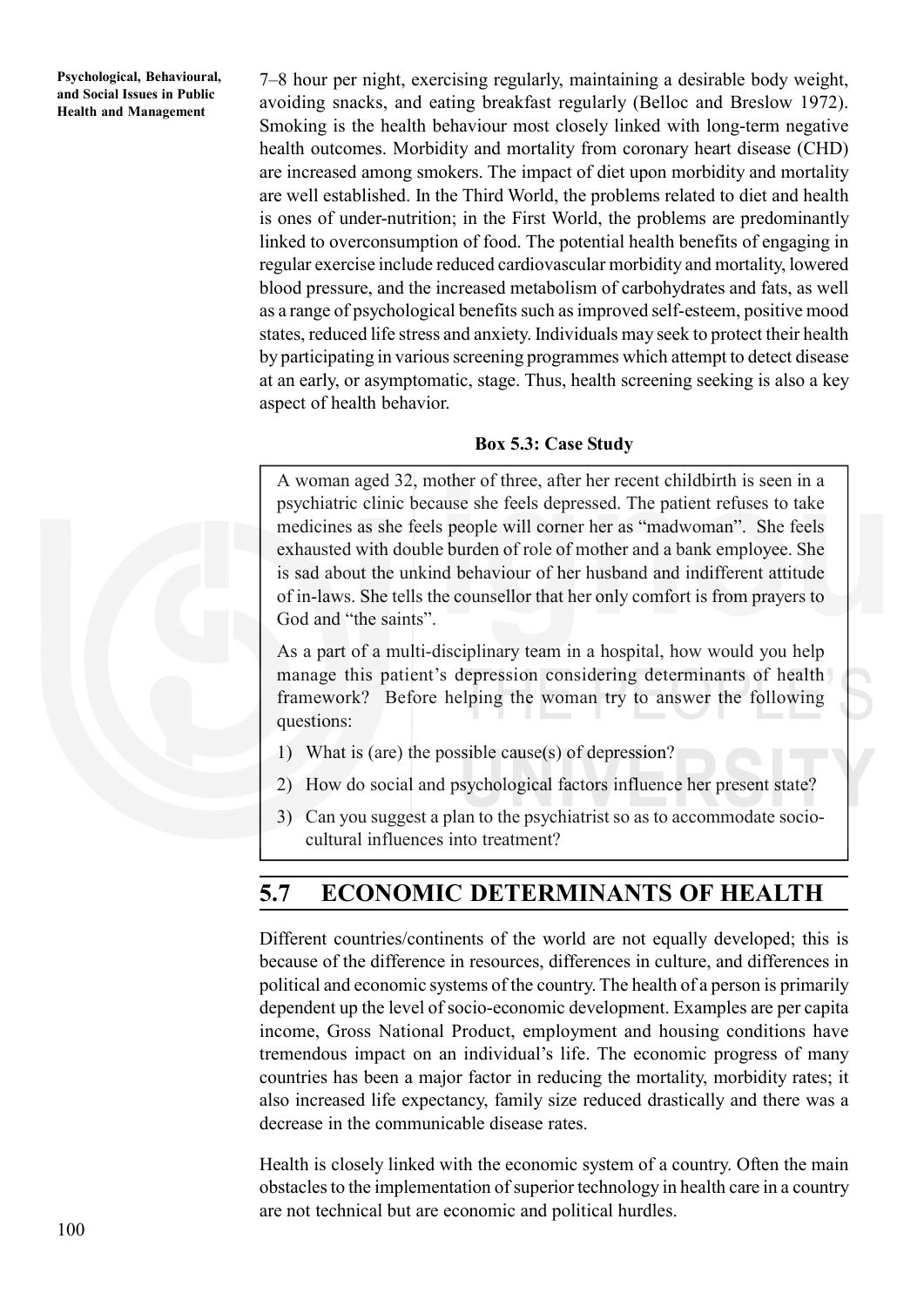The economic system and economic stability of a country decides whether to make health care free for all or it should be charged. What per cent of Gross Domestic Product is to be spending on public health is also dependent upon the economic system and economic prospectus of that country. For example in the USA, health care is predominantly based on health insurance coverage. Hence health care is too expensive in that country. India, though devote only 1.5% of GDP into health we have, both government and private health care coexisting and people are free to choose from these available health care systems. Hence health care seems to be more accessible and affordable, though technology wise it is not as superior as in the USA.

## **5.7.1 Globalization and its Impact on Health**

Globalization impacted on the trade relations and movements between countries. The competition and search for new markets, technological developments and agreements and cooperation between countries through international organizations (World Trade Organisation, World Bank) mediations make this process a reality.

Globalization is defined as the processes that are changing the ways in which people interact across boundaries, notably physical (such as the nation-state), temporal (such as instantaneous communications) and cognitive (such as cultural identity). The result is a redefining of human societies across many spheres, economic, political, cultural, technological and so on (Lee K and his team 2002).

Health achievements are critical international development goal. Globalization is helping to develop new knowledge and skills; promote policy coherence. This also contributes to global public goods for health, global health funds, international standards/ rules are developed for health.

However, some of the specific concerns in a globalized world that has direct/ indirect impact on health are:

- 1) Food safety
- 2) Environmental degradation and its impact on health
- 3) Access to Drugs
- 4) Health Care Service Availability
- 5) Emerging issues like Genetically Modified Food's impact on health
- 6) Increasing Life Style Disease burden.

Globalization has left negative impact on local knowledge, local resources and traditional whereby global knowledge, resources exert hegemony in the power system. The increase in Food chains like MacDonald, KFC and its popularity over Indian food among adolescents/ urban folks is an example to mention. This fast food culture leave impact on health and life style diseases like PCOD and obesity is on increase amongst this age group.

### **Check Your Progress**

3) Discuss the role of cultural determinants on health of a community. Cite suitable examples.

.................................................................................................................

#### **Influence of Social Factors on Health and Illness**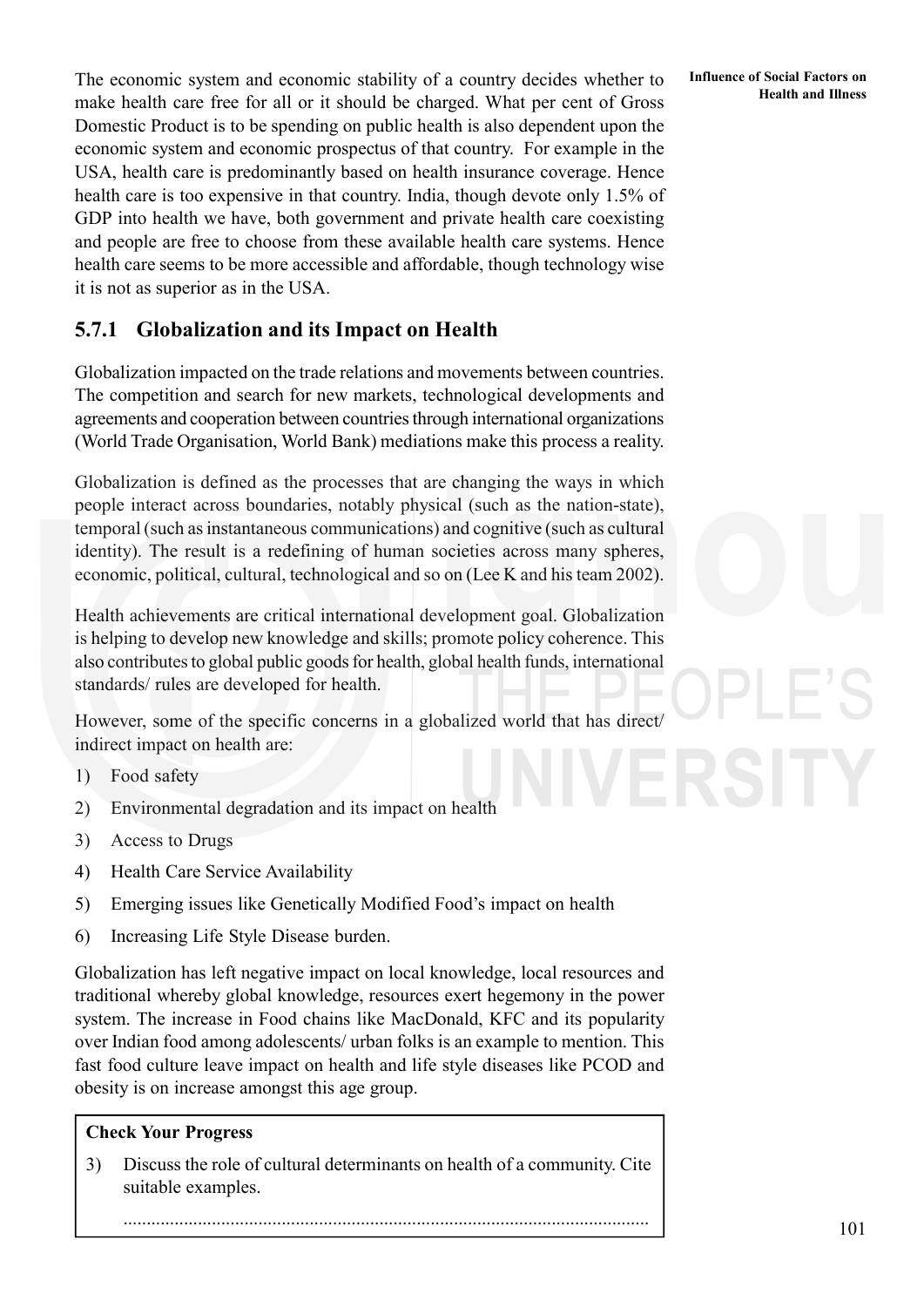................................................................................................................. ................................................................................................................. ................................................................................................................. 4) "Globalization has both positive and negative impact on Health" Justify. ................................................................................................................. ................................................................................................................. ................................................................................................................. .................................................................................................................

# **5.8 SUMMARY**

Many factors combine together to affect the health of individuals and communities. These include determinants of health and his/ her biological/ genetic characteristics. Whether people are healthy or not, is determined by their circumstances and environment. The determinants of health include the social and economic environment, the physical environment, and the person's individual characteristics and behaviours.

The context of people's lives determines their health, and so blaming individuals for having poor health or crediting them for good health is inappropriate (WHO, 2019). Individuals are unlikely to be able to directly control many of the determinants of health and hence it is the responsibility of society, state and health care workers to develop determinants of health to such a level that they influence people's lives in a positive way, promoting health and well-being.

# **5.9 REFERENCES**

Dahlgren, G. (1995). European Health Policy Conference: Opportunities for the Future. *Intersectoral Action for Health*, *11*, Copenhagen.

Govindasamy, P., & Ramesh, B. M. (1997). Maternal Education and the Utilization of Maternal and Child Health Services in India.

Healthy Campus (2020). Determinants of Health and Evidence-Based Actions, Ganeva. Accessed as https://www.acha.org/HealthyCampus/HealthyCampus/ Action Model.aspx on  $12<sup>th</sup>$  Sep 2019.

Kleinman, A. (2004). Culture and Psychiatric Diagnosis and Treatment. *The Trimbos Lecture.*Harvard University.

Kleinman, A., & Benson, P. (2006). Anthropology in the Clinic: The Problem of Cultural Competency and How to Fix It. *PLoS medicine*, *3*(10), e294.

Lovell, N., &Bibby, J. (2018). What makes us healthy? An Introduction to the Social Determinants of Health. *Health Foundation*, New York.

Marmot, M., Allen, J., Goldblatt, P., Boyce, T., McNeish, D., Grady, M., & Geddes, I. (2010). The Marmot Review: Fair Society, Healthy Lives. *The Strategic Review of Health Inequalities in England Post-2010*, London.